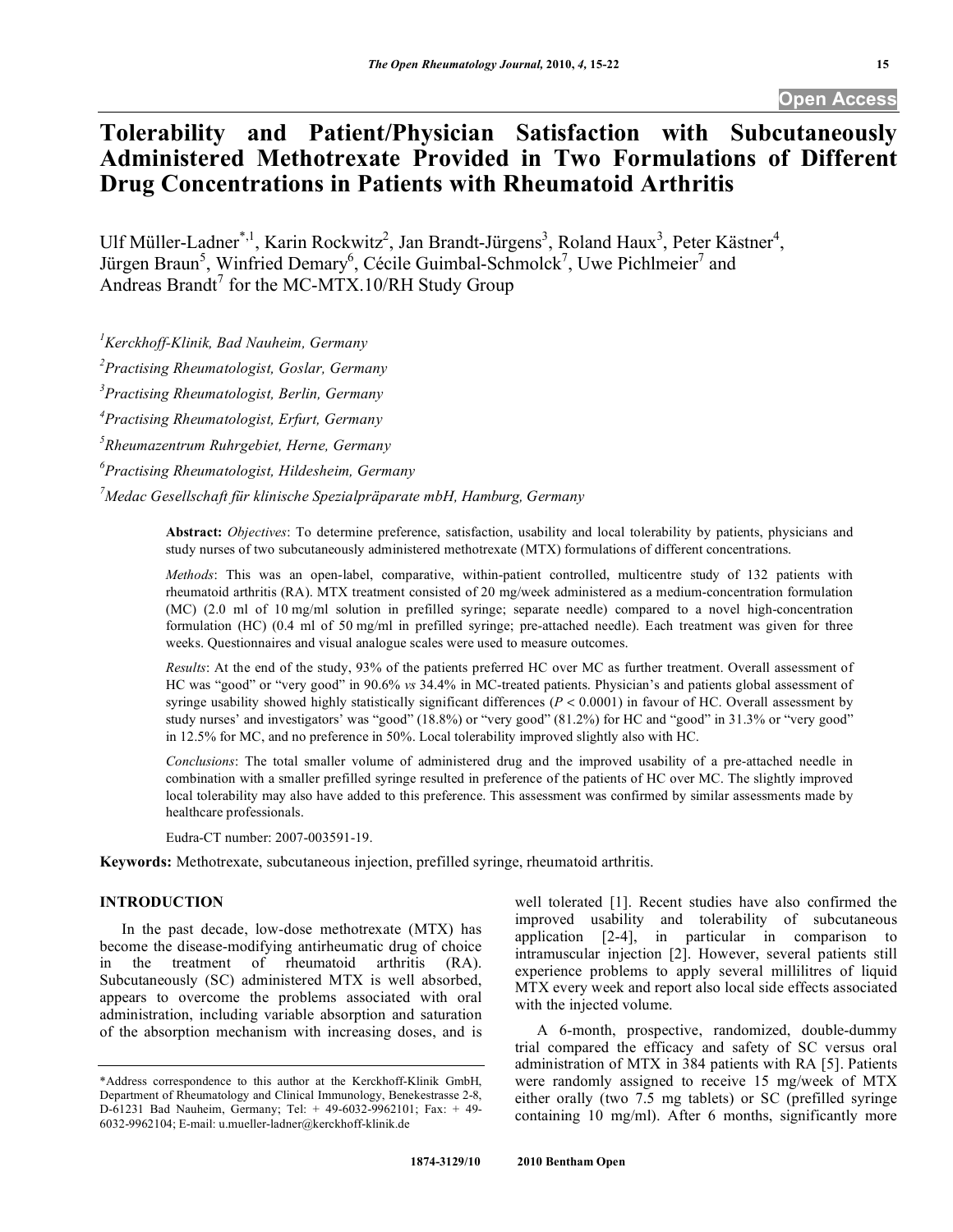patients treated with SC MTX than with oral MTX showed ACR20 (78% *vs* 70%) and ACR70 (41% *vs* 33%) responses. Patients with disease duration  $\geq 12$  months had even higher ACR20 response rates (89% for SC administration and 63% for oral). Tolerability did not differ between the two groups.

 In a phase I study, 12 healthy male subjects received 15 mg MTX SC either as 50 mg/ml solution or as a 10 mg/ml concentration. Both concentrations were shown to be bioequivalent with regard to AUC (medac, data on file). However, the rate of absorption expressed by  $C_{\text{max}}$  was different with higher  $C_{\text{max}}$  concentrations achieved after administration of the higher concentrated solution. For the metabolite 7-hydroxy-MTX, similarity in rate and extent of absorption for SC administration was confirmed. Because of the bioequivalence of AUC of both concentrations, no difference in the efficacy and the safety of the two formulations was expected. Local tolerability was similar in both groups. Only three cases of mild erythema were observed (one with the concentration of 50 mg/ml and two with the concentration of 10 mg/ml). All events occurred immediately after injection and resolved within 2 hours after injection.

 The objectives of the subsequent study were the direct comparisons of local tolerability, usability, satisfaction and preference of two MTX solutions with different concentrations after SC administration in a larger number of patients with RA.

#### **STUDY PARTICIPANTS AND METHODS**

#### **Objectives**

 The primary study objective was to assess the overall preference of RA patients for continuous MTX treatment with either the medium-concentration formulation (MC) (2.0) ml of 10 mg/ml solution; need to apply needle) or the highconcentration formulation (HC) (0.4 ml of 50 mg/ml prefilled syringe; pre-attached needle) by repeated SC injections.

 Secondary objectives included satisfaction, usability and local tolerability assessed by patients, physicians and study nurses.

#### **Study Design**

 This open, comparative, within-patient controlled, multicentre study enrolled 132 patients at 16 centres in Germany between November 2007 and November 2008. Patient enrolment by centre ranged between 1 and 24 patients. Patients received 20 mg MTX administered SC *via*  MC (2 ml of the 10 mg/ml solution) once weekly for 3 weeks followed by HC (0.4 ml of the 50 mg/ml solution) for another three weeks. The physicians or the study nurses performed the first injection of every type of syringe  $(1<sup>st</sup>$  and  $4<sup>th</sup>$  injection within the study), the following two injections of every type of syringe were performed by the patients themselves  $(2<sup>nd</sup>, 3<sup>rd</sup>, 5<sup>th</sup>$  and 6<sup>th</sup> injection within the study). Questionnaires and visual analogue scales were used to document satisfaction, usability and local tolerability. Safety laboratory testing (haematology and biochemistry) were performed at baseline, after 3 weeks and at the end of the study.

# **Patients**

 The study included patients with a diagnosis of RA according to the ACR criteria [6]. Patients were 18 to 75 years old and had received oral MTX- which is among parenteral application also in accordance with national recommendations for treatment of RA [7] - for at least 6 weeks prior to study start and required an intensified therapy due to remaining RA activity ( $DAS28 > 2.6$ ). After study termination every patient received appropriate RA treatment at the discretion of the investigator.

 The main exclusion criteria were: prior treatment with parenteral MTX or biologicals; concomitant treatment with another DMARD or a biological; renal insufficiency (serum creatinine  $> 1.5$  x ULN); liver function test abnormalities (AST or ALT  $> 2$  x ULN, bilirubin  $> 5$  mg/dl); impaired haematopoiesis (platelets < 100 x 10<sup>9</sup>/l, leukocytes < 3.5 x 10<sup>9</sup>/l), anaemia (haemoglobin < 10 g/dl); severe acute or chronic infections; malignant disease; alcohol or drug addiction; history of generalised allergic reactions or serious adverse reactions to the study medication or other components of the injection solution; women with childbearing potential without reliable contraception; men who had a partner with child-bearing potential and did not use a condom or a cervical cap/diaphragm with spermicide during the study and for at least 6 months thereafter; pregnant or breast-feeding women; any other subcutaneously administered drugs (e.g. insulin, heparin); concurrent vaccination with live vaccines.

 Previous therapy with other DMARDs and concomitant therapy with nonsteroidal antirheumatic drugs or corticosteroids were permitted during the study: combination therapy with one or more DMARDs or a biological immunomodulator (e.g. TNF- $\alpha$  blockers); drugs causing folate deficiency (e.g. sulfonamides, trimethoprim-sulfamethoxazole); live-virus vaccinations. Patients were allowed to receive oral folic acid once a week, 24 hours after the MTX dose, with the dose to remain constant throughout the study.

## **Assessment of Patient-Reported, Physician-Reported and Study Nurse/Physician-Reported Outcomes**

 Table **1** summarises questions and answers concerning patient-reported, physician-reported and study nurse/physician-reported outcomes.

#### **Assessment of Safety**

 All patients who received at least one dose of study medication were evaluated for the occurrence of adverse events, serious adverse events and clinical laboratory abnormalities. Severity of adverse events was assessed by the investigator as mild, moderate, severe and lifethreatening whereas clinical laboratory values were judged with respect to clinical significance.

#### **Study Medication**

 Study drug consisted of the commercially available MTX medium-concentration formulation (10 mg/ml solution; need to apply a needle; metex<sup>®</sup> in Germany, metoject<sup>®</sup> in other countries, manufacturer: medac Gesellschaft für klinische Spezialpräparate mbH, Hamburg, Germany) and a prefilled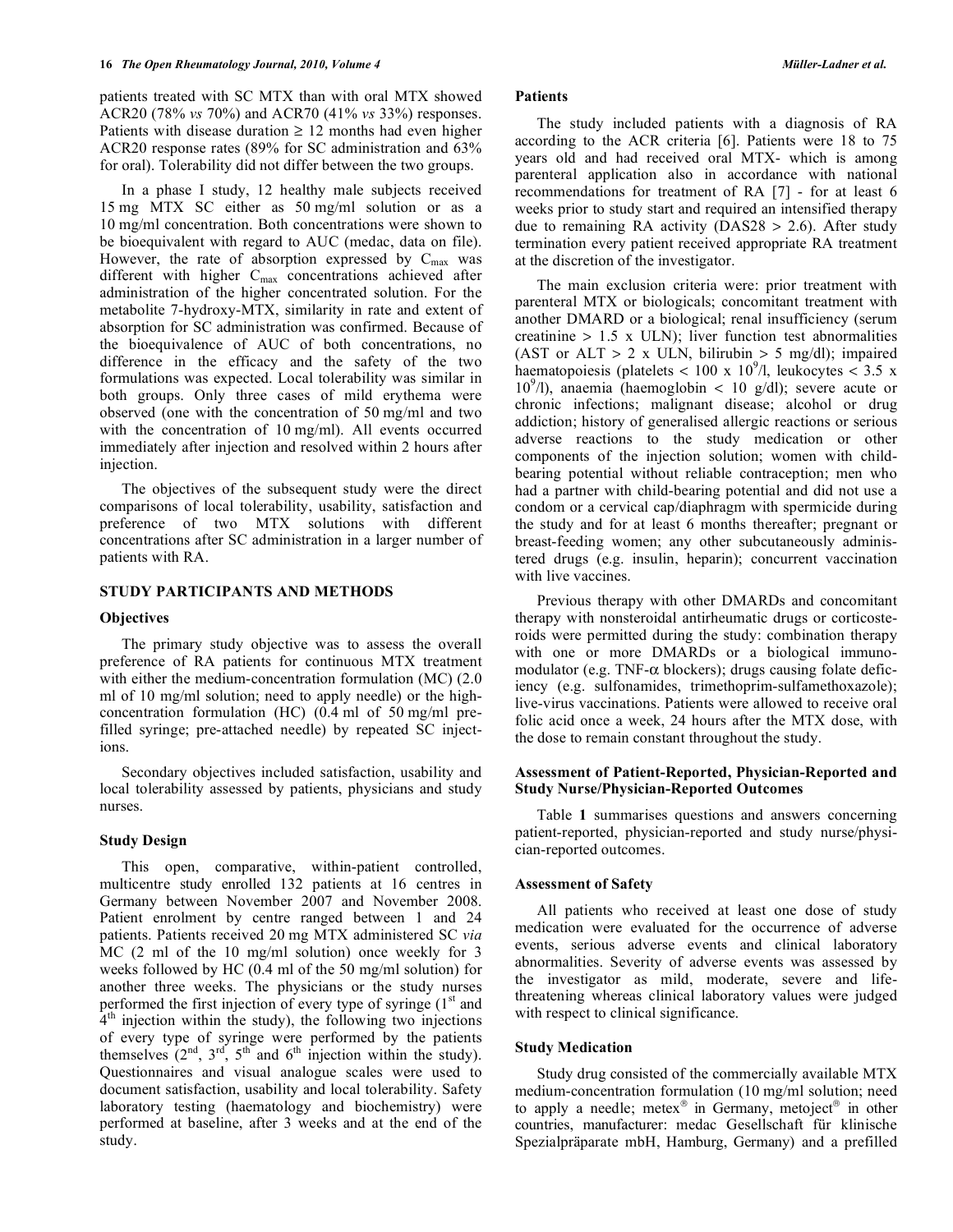#### **Table 1. Preference and Usability Outcomes\***

| Overall preference (primary endpoint)<br>"Which of the pre-filled syringes would you prefer from now on?"<br><b>Patient satisfaction</b><br>"How would you assess, in summary, the small/large syringe at the end of the study?"<br>Five categories were suggested: "very poor", "poor", "no preference", "good" and "very good".<br>Syringe with or without pre-attached needle<br>"How do you like the pre-attached needle (small syringe) in comparison to one that still has to be attached (large syringe)?"<br>Five categories were suggested: "great disadvantage", "disadvantage", "no difference", "advantage", and "great advantage".<br><b>Usability of syringe volume</b><br>"Do you feel comfortable with the fact that the injection liquid is five times less in the small syringe than in the large syringe?"<br>Five possible answers were suggested: "fully disagree", "disagree", "indifferent", "agree" and "fully agree".<br><b>Local tolerability</b><br>Occurrence of erythema, swelling, itching, pain and haematoma assessed as "none", "mild", "moderate" or "severe".<br>Usability of the 10 mg/ml syringe at the $2^{nd}$ and $3^{rd}$ injection (MC formulation) and of the 50 mg/ml syringe at the 5 <sup>th</sup> and 6 <sup>th</sup> injection (HC<br>formulation)<br>Rated on a visual scale from 0 (not convenient = $0 \text{ mm}$ ) to 10 (very convenient = $100 \text{ mm}$ ).<br>Usability of the 10 mg/ml syringe at the 1st injection (MC formulation) and of the 50 mg/ml syringe at the 4th injection (HC formulation)<br>Rated on a visual scale from 0 (not convenient = $0 \text{ mm}$ ) to 10 (very convenient = $100 \text{ mm}$ ).<br><b>Local tolerability</b><br>Occurrence of erythema, swelling, itching, pain and haematoma assessed as "none", "mild", "moderate" or "severe".<br>Syringe with or without pre-attached needle<br>"How do you like the pre-attached needle (small syringe) in comparison to the one which still has to be attached (large syringe)?"<br>Five categories were suggested: "great disadvantage", "disadvantage", "no difference", "advantage", and "great advantage".<br><b>Usability of syringe volume</b><br>"Do you feel comfortable with the fact that the injection liquid is five times less in the small syringe than in the large syringe?"<br>Five possible answers were suggested: "fully disagree", "disagree", "indifferent", "agree" and "fully agree".<br>Overall assessment of the small prefilled syringe<br>Five categories were suggested: "very poor", "poor", "no preference", "good" and "very good". | <b>Patient-Reported Outcomes</b>               |
|---------------------------------------------------------------------------------------------------------------------------------------------------------------------------------------------------------------------------------------------------------------------------------------------------------------------------------------------------------------------------------------------------------------------------------------------------------------------------------------------------------------------------------------------------------------------------------------------------------------------------------------------------------------------------------------------------------------------------------------------------------------------------------------------------------------------------------------------------------------------------------------------------------------------------------------------------------------------------------------------------------------------------------------------------------------------------------------------------------------------------------------------------------------------------------------------------------------------------------------------------------------------------------------------------------------------------------------------------------------------------------------------------------------------------------------------------------------------------------------------------------------------------------------------------------------------------------------------------------------------------------------------------------------------------------------------------------------------------------------------------------------------------------------------------------------------------------------------------------------------------------------------------------------------------------------------------------------------------------------------------------------------------------------------------------------------------------------------------------------------------------------------------------------------------------------------------------------------------------------------------------------------------------------------------------------------------------------------------------------------------------------------------------------------------------------------------------------------------------------------------------------------------------------------------------------------------------------------------------------|------------------------------------------------|
|                                                                                                                                                                                                                                                                                                                                                                                                                                                                                                                                                                                                                                                                                                                                                                                                                                                                                                                                                                                                                                                                                                                                                                                                                                                                                                                                                                                                                                                                                                                                                                                                                                                                                                                                                                                                                                                                                                                                                                                                                                                                                                                                                                                                                                                                                                                                                                                                                                                                                                                                                                                                               |                                                |
|                                                                                                                                                                                                                                                                                                                                                                                                                                                                                                                                                                                                                                                                                                                                                                                                                                                                                                                                                                                                                                                                                                                                                                                                                                                                                                                                                                                                                                                                                                                                                                                                                                                                                                                                                                                                                                                                                                                                                                                                                                                                                                                                                                                                                                                                                                                                                                                                                                                                                                                                                                                                               |                                                |
|                                                                                                                                                                                                                                                                                                                                                                                                                                                                                                                                                                                                                                                                                                                                                                                                                                                                                                                                                                                                                                                                                                                                                                                                                                                                                                                                                                                                                                                                                                                                                                                                                                                                                                                                                                                                                                                                                                                                                                                                                                                                                                                                                                                                                                                                                                                                                                                                                                                                                                                                                                                                               |                                                |
|                                                                                                                                                                                                                                                                                                                                                                                                                                                                                                                                                                                                                                                                                                                                                                                                                                                                                                                                                                                                                                                                                                                                                                                                                                                                                                                                                                                                                                                                                                                                                                                                                                                                                                                                                                                                                                                                                                                                                                                                                                                                                                                                                                                                                                                                                                                                                                                                                                                                                                                                                                                                               |                                                |
|                                                                                                                                                                                                                                                                                                                                                                                                                                                                                                                                                                                                                                                                                                                                                                                                                                                                                                                                                                                                                                                                                                                                                                                                                                                                                                                                                                                                                                                                                                                                                                                                                                                                                                                                                                                                                                                                                                                                                                                                                                                                                                                                                                                                                                                                                                                                                                                                                                                                                                                                                                                                               |                                                |
|                                                                                                                                                                                                                                                                                                                                                                                                                                                                                                                                                                                                                                                                                                                                                                                                                                                                                                                                                                                                                                                                                                                                                                                                                                                                                                                                                                                                                                                                                                                                                                                                                                                                                                                                                                                                                                                                                                                                                                                                                                                                                                                                                                                                                                                                                                                                                                                                                                                                                                                                                                                                               |                                                |
|                                                                                                                                                                                                                                                                                                                                                                                                                                                                                                                                                                                                                                                                                                                                                                                                                                                                                                                                                                                                                                                                                                                                                                                                                                                                                                                                                                                                                                                                                                                                                                                                                                                                                                                                                                                                                                                                                                                                                                                                                                                                                                                                                                                                                                                                                                                                                                                                                                                                                                                                                                                                               |                                                |
|                                                                                                                                                                                                                                                                                                                                                                                                                                                                                                                                                                                                                                                                                                                                                                                                                                                                                                                                                                                                                                                                                                                                                                                                                                                                                                                                                                                                                                                                                                                                                                                                                                                                                                                                                                                                                                                                                                                                                                                                                                                                                                                                                                                                                                                                                                                                                                                                                                                                                                                                                                                                               |                                                |
|                                                                                                                                                                                                                                                                                                                                                                                                                                                                                                                                                                                                                                                                                                                                                                                                                                                                                                                                                                                                                                                                                                                                                                                                                                                                                                                                                                                                                                                                                                                                                                                                                                                                                                                                                                                                                                                                                                                                                                                                                                                                                                                                                                                                                                                                                                                                                                                                                                                                                                                                                                                                               |                                                |
|                                                                                                                                                                                                                                                                                                                                                                                                                                                                                                                                                                                                                                                                                                                                                                                                                                                                                                                                                                                                                                                                                                                                                                                                                                                                                                                                                                                                                                                                                                                                                                                                                                                                                                                                                                                                                                                                                                                                                                                                                                                                                                                                                                                                                                                                                                                                                                                                                                                                                                                                                                                                               |                                                |
|                                                                                                                                                                                                                                                                                                                                                                                                                                                                                                                                                                                                                                                                                                                                                                                                                                                                                                                                                                                                                                                                                                                                                                                                                                                                                                                                                                                                                                                                                                                                                                                                                                                                                                                                                                                                                                                                                                                                                                                                                                                                                                                                                                                                                                                                                                                                                                                                                                                                                                                                                                                                               |                                                |
|                                                                                                                                                                                                                                                                                                                                                                                                                                                                                                                                                                                                                                                                                                                                                                                                                                                                                                                                                                                                                                                                                                                                                                                                                                                                                                                                                                                                                                                                                                                                                                                                                                                                                                                                                                                                                                                                                                                                                                                                                                                                                                                                                                                                                                                                                                                                                                                                                                                                                                                                                                                                               |                                                |
|                                                                                                                                                                                                                                                                                                                                                                                                                                                                                                                                                                                                                                                                                                                                                                                                                                                                                                                                                                                                                                                                                                                                                                                                                                                                                                                                                                                                                                                                                                                                                                                                                                                                                                                                                                                                                                                                                                                                                                                                                                                                                                                                                                                                                                                                                                                                                                                                                                                                                                                                                                                                               |                                                |
|                                                                                                                                                                                                                                                                                                                                                                                                                                                                                                                                                                                                                                                                                                                                                                                                                                                                                                                                                                                                                                                                                                                                                                                                                                                                                                                                                                                                                                                                                                                                                                                                                                                                                                                                                                                                                                                                                                                                                                                                                                                                                                                                                                                                                                                                                                                                                                                                                                                                                                                                                                                                               |                                                |
|                                                                                                                                                                                                                                                                                                                                                                                                                                                                                                                                                                                                                                                                                                                                                                                                                                                                                                                                                                                                                                                                                                                                                                                                                                                                                                                                                                                                                                                                                                                                                                                                                                                                                                                                                                                                                                                                                                                                                                                                                                                                                                                                                                                                                                                                                                                                                                                                                                                                                                                                                                                                               |                                                |
|                                                                                                                                                                                                                                                                                                                                                                                                                                                                                                                                                                                                                                                                                                                                                                                                                                                                                                                                                                                                                                                                                                                                                                                                                                                                                                                                                                                                                                                                                                                                                                                                                                                                                                                                                                                                                                                                                                                                                                                                                                                                                                                                                                                                                                                                                                                                                                                                                                                                                                                                                                                                               | <b>Physician-Reported Outcomes</b>             |
|                                                                                                                                                                                                                                                                                                                                                                                                                                                                                                                                                                                                                                                                                                                                                                                                                                                                                                                                                                                                                                                                                                                                                                                                                                                                                                                                                                                                                                                                                                                                                                                                                                                                                                                                                                                                                                                                                                                                                                                                                                                                                                                                                                                                                                                                                                                                                                                                                                                                                                                                                                                                               |                                                |
|                                                                                                                                                                                                                                                                                                                                                                                                                                                                                                                                                                                                                                                                                                                                                                                                                                                                                                                                                                                                                                                                                                                                                                                                                                                                                                                                                                                                                                                                                                                                                                                                                                                                                                                                                                                                                                                                                                                                                                                                                                                                                                                                                                                                                                                                                                                                                                                                                                                                                                                                                                                                               |                                                |
|                                                                                                                                                                                                                                                                                                                                                                                                                                                                                                                                                                                                                                                                                                                                                                                                                                                                                                                                                                                                                                                                                                                                                                                                                                                                                                                                                                                                                                                                                                                                                                                                                                                                                                                                                                                                                                                                                                                                                                                                                                                                                                                                                                                                                                                                                                                                                                                                                                                                                                                                                                                                               |                                                |
|                                                                                                                                                                                                                                                                                                                                                                                                                                                                                                                                                                                                                                                                                                                                                                                                                                                                                                                                                                                                                                                                                                                                                                                                                                                                                                                                                                                                                                                                                                                                                                                                                                                                                                                                                                                                                                                                                                                                                                                                                                                                                                                                                                                                                                                                                                                                                                                                                                                                                                                                                                                                               |                                                |
|                                                                                                                                                                                                                                                                                                                                                                                                                                                                                                                                                                                                                                                                                                                                                                                                                                                                                                                                                                                                                                                                                                                                                                                                                                                                                                                                                                                                                                                                                                                                                                                                                                                                                                                                                                                                                                                                                                                                                                                                                                                                                                                                                                                                                                                                                                                                                                                                                                                                                                                                                                                                               | <b>Study Nurse/Physician-Reported Outcomes</b> |
|                                                                                                                                                                                                                                                                                                                                                                                                                                                                                                                                                                                                                                                                                                                                                                                                                                                                                                                                                                                                                                                                                                                                                                                                                                                                                                                                                                                                                                                                                                                                                                                                                                                                                                                                                                                                                                                                                                                                                                                                                                                                                                                                                                                                                                                                                                                                                                                                                                                                                                                                                                                                               |                                                |
|                                                                                                                                                                                                                                                                                                                                                                                                                                                                                                                                                                                                                                                                                                                                                                                                                                                                                                                                                                                                                                                                                                                                                                                                                                                                                                                                                                                                                                                                                                                                                                                                                                                                                                                                                                                                                                                                                                                                                                                                                                                                                                                                                                                                                                                                                                                                                                                                                                                                                                                                                                                                               |                                                |
|                                                                                                                                                                                                                                                                                                                                                                                                                                                                                                                                                                                                                                                                                                                                                                                                                                                                                                                                                                                                                                                                                                                                                                                                                                                                                                                                                                                                                                                                                                                                                                                                                                                                                                                                                                                                                                                                                                                                                                                                                                                                                                                                                                                                                                                                                                                                                                                                                                                                                                                                                                                                               |                                                |
|                                                                                                                                                                                                                                                                                                                                                                                                                                                                                                                                                                                                                                                                                                                                                                                                                                                                                                                                                                                                                                                                                                                                                                                                                                                                                                                                                                                                                                                                                                                                                                                                                                                                                                                                                                                                                                                                                                                                                                                                                                                                                                                                                                                                                                                                                                                                                                                                                                                                                                                                                                                                               |                                                |
|                                                                                                                                                                                                                                                                                                                                                                                                                                                                                                                                                                                                                                                                                                                                                                                                                                                                                                                                                                                                                                                                                                                                                                                                                                                                                                                                                                                                                                                                                                                                                                                                                                                                                                                                                                                                                                                                                                                                                                                                                                                                                                                                                                                                                                                                                                                                                                                                                                                                                                                                                                                                               |                                                |
|                                                                                                                                                                                                                                                                                                                                                                                                                                                                                                                                                                                                                                                                                                                                                                                                                                                                                                                                                                                                                                                                                                                                                                                                                                                                                                                                                                                                                                                                                                                                                                                                                                                                                                                                                                                                                                                                                                                                                                                                                                                                                                                                                                                                                                                                                                                                                                                                                                                                                                                                                                                                               |                                                |
|                                                                                                                                                                                                                                                                                                                                                                                                                                                                                                                                                                                                                                                                                                                                                                                                                                                                                                                                                                                                                                                                                                                                                                                                                                                                                                                                                                                                                                                                                                                                                                                                                                                                                                                                                                                                                                                                                                                                                                                                                                                                                                                                                                                                                                                                                                                                                                                                                                                                                                                                                                                                               |                                                |
|                                                                                                                                                                                                                                                                                                                                                                                                                                                                                                                                                                                                                                                                                                                                                                                                                                                                                                                                                                                                                                                                                                                                                                                                                                                                                                                                                                                                                                                                                                                                                                                                                                                                                                                                                                                                                                                                                                                                                                                                                                                                                                                                                                                                                                                                                                                                                                                                                                                                                                                                                                                                               |                                                |
| Overall assessment of the large prefilled syringe                                                                                                                                                                                                                                                                                                                                                                                                                                                                                                                                                                                                                                                                                                                                                                                                                                                                                                                                                                                                                                                                                                                                                                                                                                                                                                                                                                                                                                                                                                                                                                                                                                                                                                                                                                                                                                                                                                                                                                                                                                                                                                                                                                                                                                                                                                                                                                                                                                                                                                                                                             |                                                |
| Five categories were suggested: "very poor", "poor", "no preference", "good" and "very good".                                                                                                                                                                                                                                                                                                                                                                                                                                                                                                                                                                                                                                                                                                                                                                                                                                                                                                                                                                                                                                                                                                                                                                                                                                                                                                                                                                                                                                                                                                                                                                                                                                                                                                                                                                                                                                                                                                                                                                                                                                                                                                                                                                                                                                                                                                                                                                                                                                                                                                                 |                                                |

\*Original in German.

syringe MTX high-concentration formulation (50 mg/ml solution; pre-attached needle) (Fig. **1**); both formulations were provided by medac GmbH, Germany.

### **Statistical Analysis**

 The primary objective, i.e. the proportion of patients deciding in favour of the HC syringe, was subjected to statistical testing by applying a two-sided one-group chisquare test on a significance level of 5%. For sample size estimation, sufficient power for the statistical test was required to detect an increase of the rate of patients deciding to use the HC syringe for future MTX treatment to at least 70%. A one-group chi-square test with a 5% two-sided

significance level would have 90% power to detect the difference between the null hypothesis rate of 55% and the alternative rate of 70% with a sample size of 110 patients.

 To assess the local tolerability at the site of injection, frequency distributions of mild, moderate and severe signs and symptoms of swelling, itching, erythema, haematoma and pain were presented. Treatment-specific differences between ordinal data were evaluated using Wilcoxon signedrank tests on an explorative perspective. All other parameters were analysed descriptively using robust measures of location and dispersion such as medians and  $1<sup>st</sup>$  (Q1) and  $3<sup>rd</sup>$ quartiles (Q3).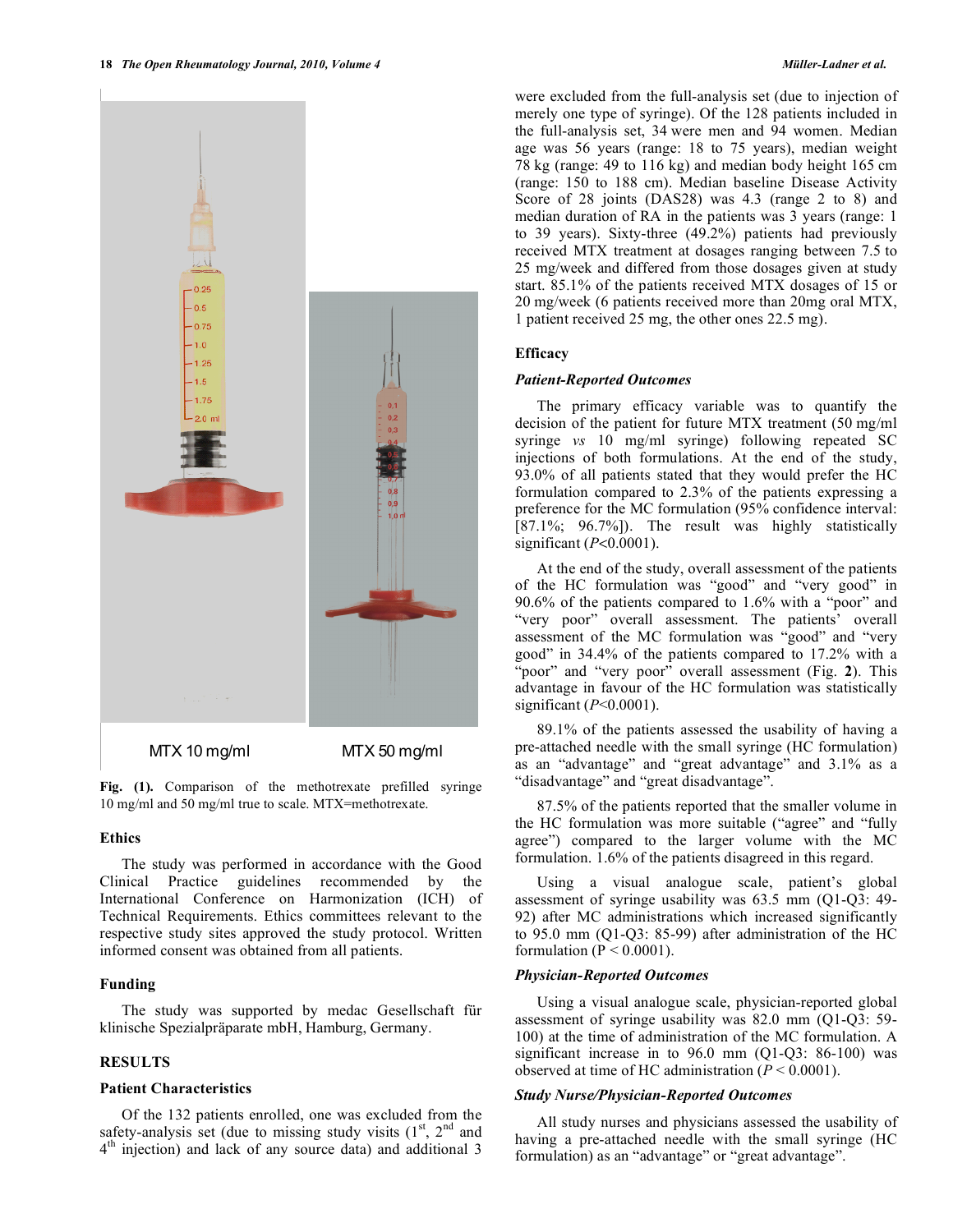**Fig. (2).** Patients' overall assessment of methotrexate prefilled syringe 10 mg/ml and 50 mg/ml.

**Fig. (3).** Study nurses' and physicians' overall assessment of methotrexate prefilled syringe 10 mg/ml and 50 mg/ml.

 87.5% found that the smaller volume in the HC formulation was more suitable ("agree" and "fully agree") compared to the larger volume with the MC formulation. 12.5% saw no difference in this regard.

 At the end of the study, study nurses' and investigators' overall assessment of the HC formulation was "good" (18.8%) and "very good" (81.2%). The overall assessment of the MC formulation was "good" in 31.3% of cases, "very good" in 12.5% and no preference in 50% (Fig. **3**).

#### **Safety**

 Adverse events were coded according to the Medical Dictionary for Regulatory Affairs (MedDRA). Adverse events were reported in 25 (19.1%) of the 131 patients valid

for safety analysis. The number of patients experiencing adverse events was 14 (10.7%) and 15 (11.5%) with MC and HC formulation, respectively (Table **2**).

 All adverse events expect the one documented within the system organ class "Injury, poising and procedural complications" were judged to be at least possibly drugrelated. The most frequent adverse events and drug-related adverse events were gastrointestinal disorders (6.1%), investigations (3.8%) and general disorders and administration site conditions irritations (3.1%). Most adverse events were of mild and moderate intensity. No relevant differences were observed between the two MTX formulations with the exception of five cases of mild and moderate increases in liver enzymes documented within the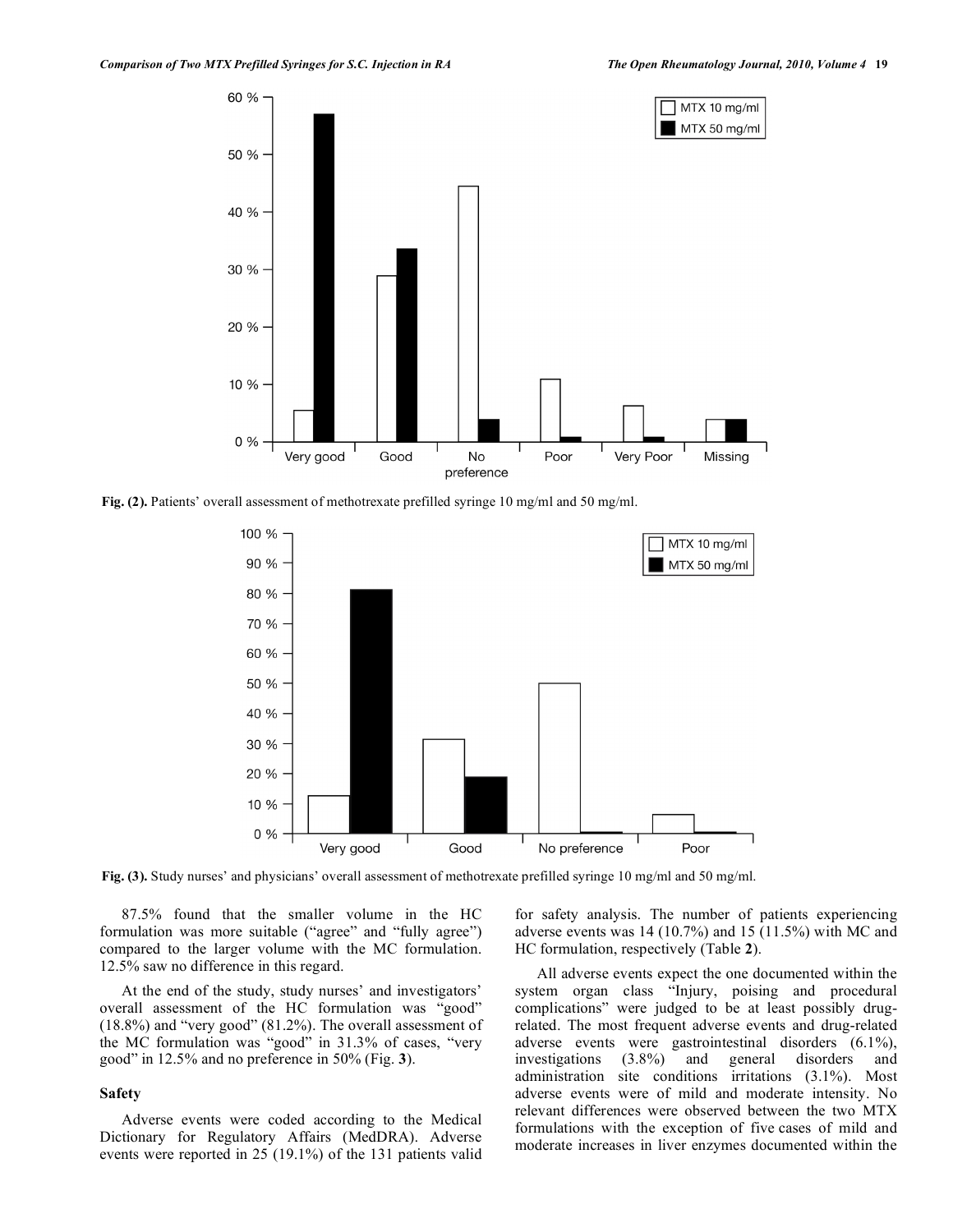#### **Table 2. Adverse Events**

| <b>MedDRA System Organ Class/Preferred Terms</b>                     | <b>MTX Medium</b><br>Concentration<br>$n=131$<br>$n$ (%) | <b>MTX High</b><br>Concentration<br>$n=131$<br>$n$ (%) | <b>Total</b><br>$n=131$<br>$n$ (%) |
|----------------------------------------------------------------------|----------------------------------------------------------|--------------------------------------------------------|------------------------------------|
| Number or patients with adverse events                               | 14(10.7)                                                 | 15(11.5)                                               | 25(19.1)                           |
| Gastrointestinal disorders                                           | 5(3.8)                                                   | 4(3.1)                                                 | 8(6.1)                             |
| Abdominal pain                                                       | 0(0.0)                                                   | 2(1.5)                                                 | 2(1.5)                             |
| Abdominal pain upper                                                 | 0(0.0)                                                   | 1(0.8)                                                 | 1(0.8)                             |
| Diarrhoea                                                            | 2(1.5)                                                   | 0(0.0)                                                 | 2(1.5)                             |
| Mouth ulceration                                                     | 1(0.8)                                                   | 0(0.0)                                                 | 1(0.8)                             |
| Nausea                                                               | 3(2.3)                                                   | 1(0.8)                                                 | 4(3.1)                             |
| Investigations                                                       | 0(0.0)                                                   | 5(3.8)                                                 | 5(3.8)                             |
| Alanine aminotransferase increased                                   | 0(0.0)                                                   | 5(3.8)                                                 | 5(3.8)                             |
| Aspartate aminotransferase increased                                 | 0(0.0)                                                   | 2(1.5)                                                 | 2(1.5)                             |
| Gamma-glutamyltransferase increased                                  | 0(0.0)                                                   | 1(0.8)                                                 | 1(0.8)                             |
| White blood cell count decreased                                     | 0(0.0)                                                   | 1(0.8)                                                 | 0(0.0)                             |
| General disorders and administration site conditions                 | 3(2.3)                                                   | 2(1.5)                                                 | 4(3.1)                             |
| Fatigue                                                              | 1(0.8)                                                   | 0(0.0)                                                 | 1(0.8)                             |
| Feeling abnormal                                                     | 1(0.8)                                                   | 0(0.0)                                                 | 1(0.8)                             |
| Injection site irritation                                            | 1(0.8)                                                   | 1(0.8)                                                 | 1(0.8)                             |
| Mucosal dryness                                                      | 0(0.0)                                                   | 1(0.8)                                                 | 1(0.8)                             |
| Pain                                                                 | 0(0.0)                                                   | 1(0.8)                                                 | 1(0.8)                             |
| Skin and subcutaneous tissue disorders                               | 2(1.5)                                                   | 1(0.8)                                                 | 3(2.3)                             |
| Alopecia                                                             | 2(1.5)                                                   | 0(0.0)                                                 | 2(1.5)                             |
| Erythema                                                             | 0(0.0)                                                   | 1(0.8)                                                 | 1(0.8)                             |
| Musculoskeletal and connective tissue disorders                      | 1(0.8)                                                   | 2(1.5)                                                 | 2(1.5)                             |
| Musculoskeletal pain                                                 | 0(0.0)                                                   | 1(0.8)                                                 | 1(0.8)                             |
| Myalgia                                                              | 0(0.0)                                                   | 1(0.8)                                                 | 1(0.8)                             |
| Pain in extremity                                                    | 0(0.0)                                                   | 1(0.8)                                                 | 1(0.8)                             |
| Rheumatoid arthritis (worsening)                                     | 1(0.8)                                                   | 0(0.0)                                                 | 1(0.8)                             |
| Nervous system disorders                                             | 1(0.8)                                                   | 1(0.8)                                                 | 2(1.5)                             |
| Cervical root pain                                                   | 0(0.0)                                                   | 1(0.8)                                                 | 1(0.8)                             |
| <b>Dizziness</b>                                                     | 1(0.8)                                                   | 0(0.0)                                                 | 1(0.8)                             |
| Respiratory, thoracic and mediastinal disorders/ Cough               | 2(1.5)                                                   | 0(0.0)                                                 | 2(1.5)                             |
| Infections and infestations/Oral herpes                              | 1(0.8)                                                   | 0(0.0)                                                 | 1(0.8)                             |
| Ear and labyrinth disorders/Vertigo                                  | 0(0.0)                                                   | 1(0.8)                                                 | 1(0.8)                             |
| Injury, poisoning and procedural complications/Facial bones fracture | 1(0.8)                                                   | 0(0.0)                                                 | 1(0.8)                             |
| Metabolism and nutrition disorders/Anorexia                          | 1(0.8)                                                   | 0(0.0)                                                 | 1(0.8)                             |
| Vascular disorders Extremity necrosis                                | 1(0.8)                                                   | 0(0.0)                                                 | 1(0.8)                             |

system organ class investigations occurring during HC treatment compared to no cases during MC treatment.

 Three serious adverse events were reported: One occurred during HC-treatment phase two days after the  $5<sup>th</sup>$ injection (cheek bone fracture) and two others (back pain and left ear mastoiditis) within 28 days after the final

examination. All events were considered unrelated to study medication by the investigator.

 Three subjects discontinued study participation due to adverse events. These included coughing, dizziness and nausea/sicca symptoms/pain. All events were non-serious and considered as possibly related to study medication.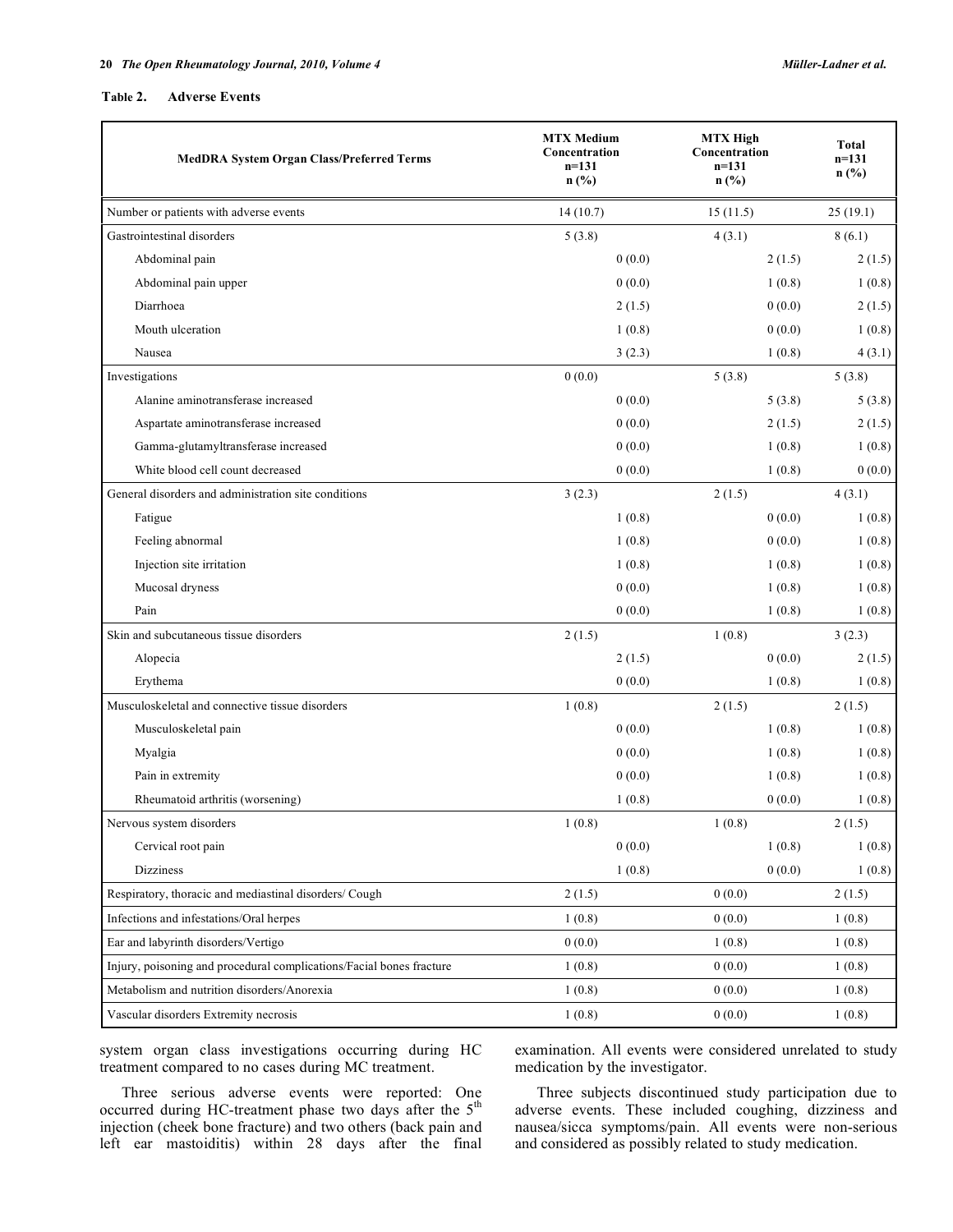With regard to overall local tolerability including erythema, swelling, itching, pain and haematoma at the injection site, HC treatment was slightly better tolerated than MC treatment. Physicians' assessment of the injection site showed an absence of erythema with HC treatment in 79.7% of patients compared to 71.1% with MC treatment, which was statistically significant  $(P = 0.0123)$  and tended to be confirmed by patients' assessment.

 For all laboratory categories (haematology and biochemistry), mean parameter changes were minor including those of liver function tests. Except for a mean decrease in CRP by 4 mg/l, mean changes were of no clinical relevance.

## **DISCUSSION**

 The results of the study show that repeat dosing of the novel high-concentration (HC) MTX solution available in a prefilled syringe with a pre-attached needle yields a significantly better acceptance by patients and healthcare professionals than the medium-concentration (MC) solution with a syringe to which the needle still has to be attached.

 The MTX formulations differ also considerably with regard to usability and overall preference in numerous patients with RA who self-administered the prefilled MTX syringes. At the end of the study 93% of the patients preferred HC over MC as further treatment. Physicians' and patients' global assessments of syringe usability showed also highly statistically significant differences (*P* < 0.0001) in favour of the HC formulation.

 Reasons for this preference also include a smaller volume of administered drug, which improves the comfort of injection and may represent a psychological benefit for the patient. In addition, the pre-attached needle (HC formulation) allows a safer handling in comparison to the MC syringe, for which the needle must first be attached to the syringe body.

 A within patient-controlled design was considered the most appropriate approach to determine whether the switch to the newly available HC treatment has the ability to increase patient's satisfaction of subcutaneous MTX treatment compared to the previously available MC treatment. Due to different sizes of syringes blinding of patients and nurses was not feasible within this trial. However, the study results may be biased due to the fact that the treatment sequence was not randomized. But, looking at the huge numerical advantage of HC, this bias can be considered to be negligible with respect to the overall study conclusion.

 Differences regarding local tolerability were slightly in favour of HC treatment. Erythema occurred significantly less often with HC treatment compared to MC treatment. Overall patient assessment was confirmed by physician and study nurse assessments who expressed similar preferences and conclusions as the patients. In general, quantity and quality of adverse events did not differ between the two formulations to a relevant extent.

 This study focused on safety and tolerability and not on efficacy. However, as the superior efficacy of SC administered MTX has been proven in a recent 6-month,

multicenter, randomized, double-blind, controlled trial in comparison to oral MTX in 384 MTX-naïve patients with active RA [5], similar clinical results can be expected for the novel HC formulation. Parenteral MTX treatment is in accordance with current practice guidelines which recommend to consider a switch to the intramuscular or SC route in patients with poor compliance, inadequate effectiveness, or gastrointestinal side effects [8, 9]. Taking into account the evidence from other studies which have confirmed the improved usability and tolerability of SC administration of MTX also in comparison to intramuscular injection [2-4], the newly developed 50 mg/ml prefilled syringe appears to be a highly preferred treatment option for patients with RA in need of MTX. This is supported by the strong appreciation of the patients as well as their attending healthcare professionals for its usability and tolerability.

## **CONCLUSIONS**

 A smaller volume of administered drug, the usability of being able to use a pre-attached needle with the small prefilled syringe and an improved local tolerability have contributed to the preference of the HC small syringe to apply subcutaneous MTX in active RA patients. This assessment was supported by similar assessments made by physicians and study nurses. With the exception of erythema which occurred significantly less often with HC treatment quality and quantity of adverse events did in general not differ between the two formulations.

#### **ACKNOWLEDGSMENTS**

 The authors wish to thank all patients who participated in the trial and all rheumatologists and nursing staff of the participating centres who enrolled at least 1 patient:

 K. Rockwitz, Goslar; J. Brandt-Jürgens, Berlin; R. Haux, Berlin; P. Kästner, Erfurt; J. Braun, Herne; W. Demary, Hildesheim; K. Karberg, Berlin; M. Leidert, Lüneburg; U. Müller-Ladner, Bad Nauheim; H. Schulze-Koops, München; C. Fiehn, Baden-Baden; B. Heilig, Heidelberg; C. Baerwald, Leipzig; M. Fleck, Bad Abbach; J. Kuipers, Bremen; G. Gauler, Osnabrück.

 The authors also wish to thank Sonja Böhm, medac GmbH, for her excellent monitoring of the study and Martin Bornemann, who provided medical writing support on behalf of medac GmbH.

# **FINANCIAL DISCLOSURES/CONFLICTS OF INTEREST**

 UML has received consulting and speaker fees (less than 10.000 USD) from medac GmbH. CGS, UP and AB are employees of medac GmbH. All other authors have declared no conflicts of interest.

#### **KEY MESSAGES**

 Patients, physicians and nursing staff prefer a highconcentration prefilled syringe over a medium-concentration syringe for SC administration of MTX.

 Superior usability and overall satisfaction contributed to this preference. Local tolerability trended to be advantageous for HC and was partly significant for erythema.